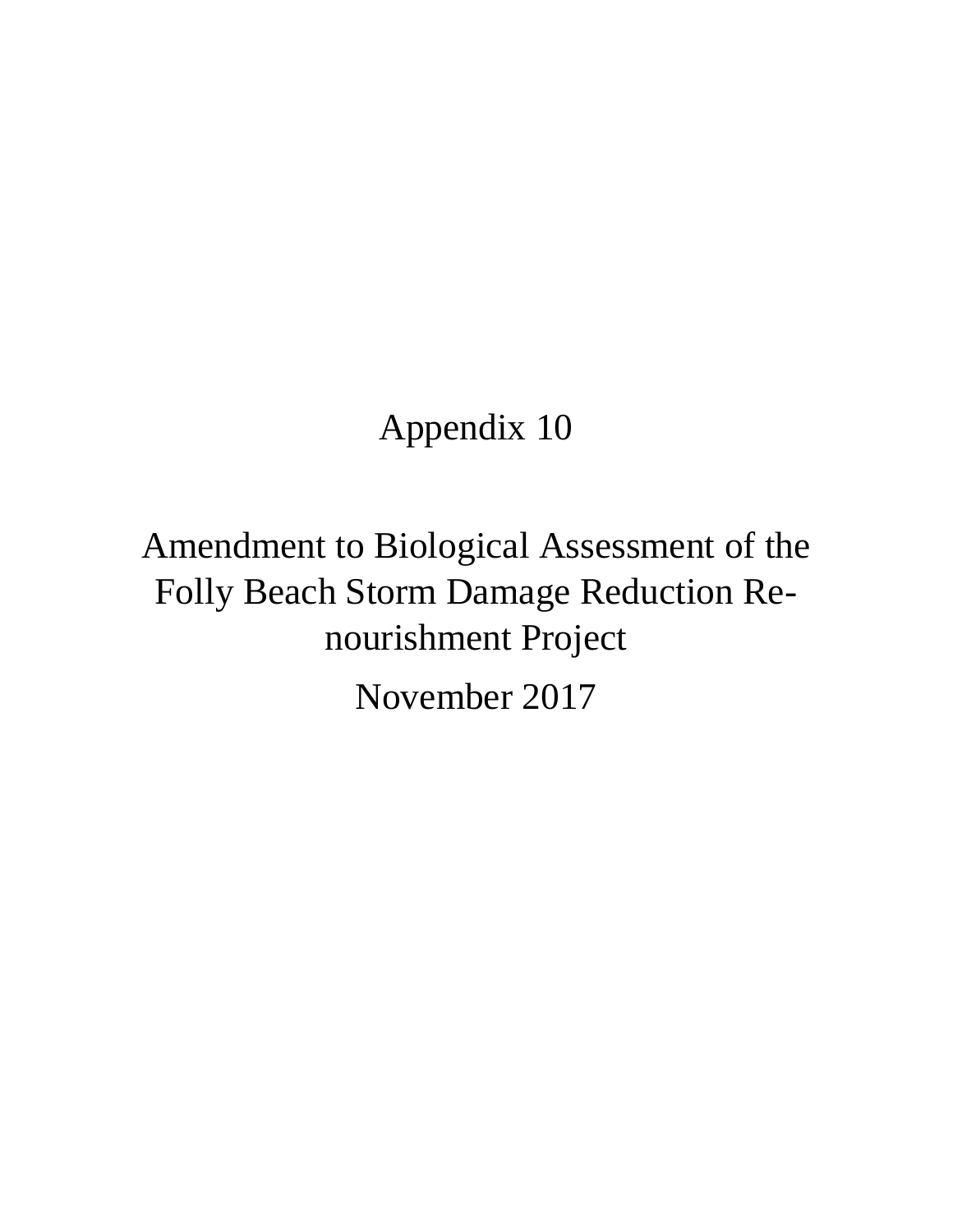

## **NOVEMBER 2017**

## **AMENDMENT TO:**

## **BIOLOGICAL ASSESSMENT OF THE FOLLY BEACH STORM DAMAGE REDUCTION RE-NOURISHMENT PROJECT FOLLY BEACH, SOUTH CAROLINA**

# **1.0 INTRODUCTION**

Folly Beach is located on the South Carolina coast in Charleston County, approximately 12 miles south of the downtown area of the City of Charleston and nine miles southwest of Sullivan's Island. The six-mile long island reaches from the confluence of the Stono and Folly Rivers at the west end to Lighthouse Creek at the east end. The Folly Beach Storm Damage Reduction Project, also referred to as the Folly Beach Shore Protection Project (Project), was authorized by Section 501 of the Water Resources Development Act of 1986, Public Law 99-662, as amended, and modified by the Energy and Water Development Appropriations Act of 1992, Public Law 102-104. The purpose of the Project is to reduce damage to structures and shorefront property related to erosion and storms. Folly Beach has been renourished several times as part of the Project since the initial construction was completed in 1993, most recently in 2014.

As a result of Hurricane Matthew in 2016 and Hurricane Irma in 2017, Folly Beach suffered significant erosion of the beach and dune system. The Project is currently below its authorized level of protection. Absent rehabilitation, public and private infrastructure are vulnerable to damage. The life and safety of residents and visitors is at risk, as is critical habitat. Emergency rehabilitation of Folly Beach has been authorized pursuant to the Food Control and Coastal Emergency (FCCE) Act (P.L. 84-99), 33 USC 701n, as a result of these significant storm events. The City of Folly Beach is the non-federal sponsor for this Project.

This document is an amendment to the previous Biological Assessment (BA) that was prepared in 2013 for the Project, hereby incorporated by reference (USACE 2013). This BA amendment summarizes the impacts that were evaluated in the 2013 BA on threatened and endangered species due to the placement of fill, and proposes similar protective measures. Since the borrow area for the emergency rehabilitation will be different than the borrow area assessed in the last BA, impacts on threatened and endangered species due to dredging and transporting the fill material are re-evaluated in this BA amendment. Additionally, potential impacts of beneficial placement of fill material onto the Bird Key Stono Seabird Sanctuary to threatened and endangered species are evaluated in this BA amendment. These proposed actions are described more fully below. Additionally, a supplemental Environmental Assessment (EA) has been prepared for use of the borrow area to assess the overall environmental impacts of the dredging and fill transport (USACE 2017). The supplemental EA references this BA as the source for evaluation of threatened and endangered species impacts.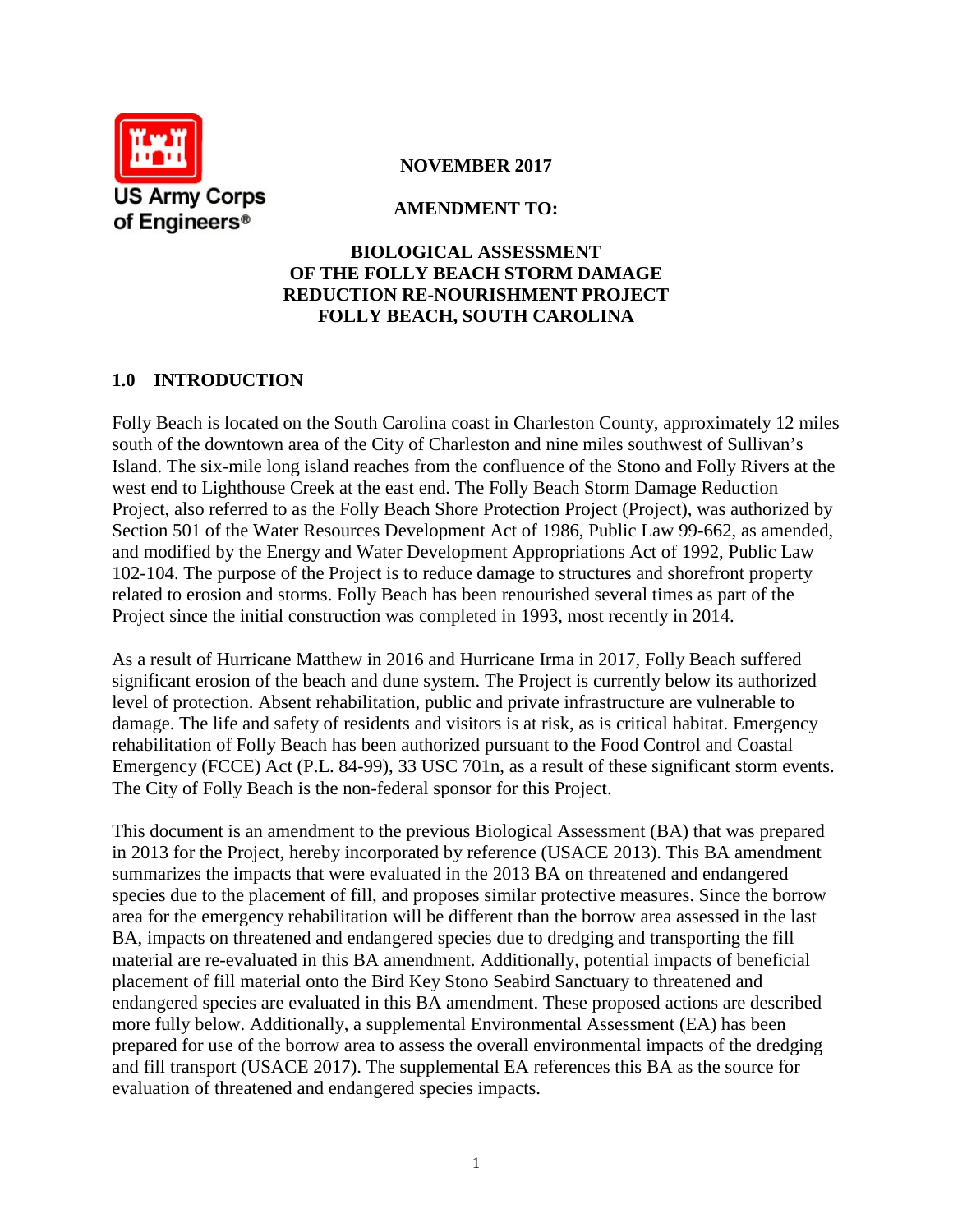# **2.0 PROPOSED PROJECT DESCRIPTION**

## **2.1 Folly Beach Placement**

The proposed emergency rehabilitation will place approximately 755,000 cy of sand on the north end of Folly Beach to restore it to pre-storm conditions, and completely fill the authorized construction template. This includes placement of approximately 307,000 cy of material for the beach fill lost due to Hurricane Matthew and approximately 446,000 cy of material resulting from damage during Hurricane Irma from a designated borrow area in the Folly River. Approximately 13,000 linear feet of shoreline will be renourished, extending from approximately 8<sup>th</sup> Street East to the last groin past the last structure on the east end of the island (see Figure 1). This is about half of the beach footprint that was renourished in 2014 and evaluated in the 2013 BA. The Project also includes an option, funding dependent, to add approximately 200,000 cy of additional material from the Folly River navigation channel to the beach for additional rehabilitation. The material will be applied to the same reach, but will allow for implementation of a wider protective berm.



**Figure 1. Location of Proposed Folly Beach Rehabilitation Area**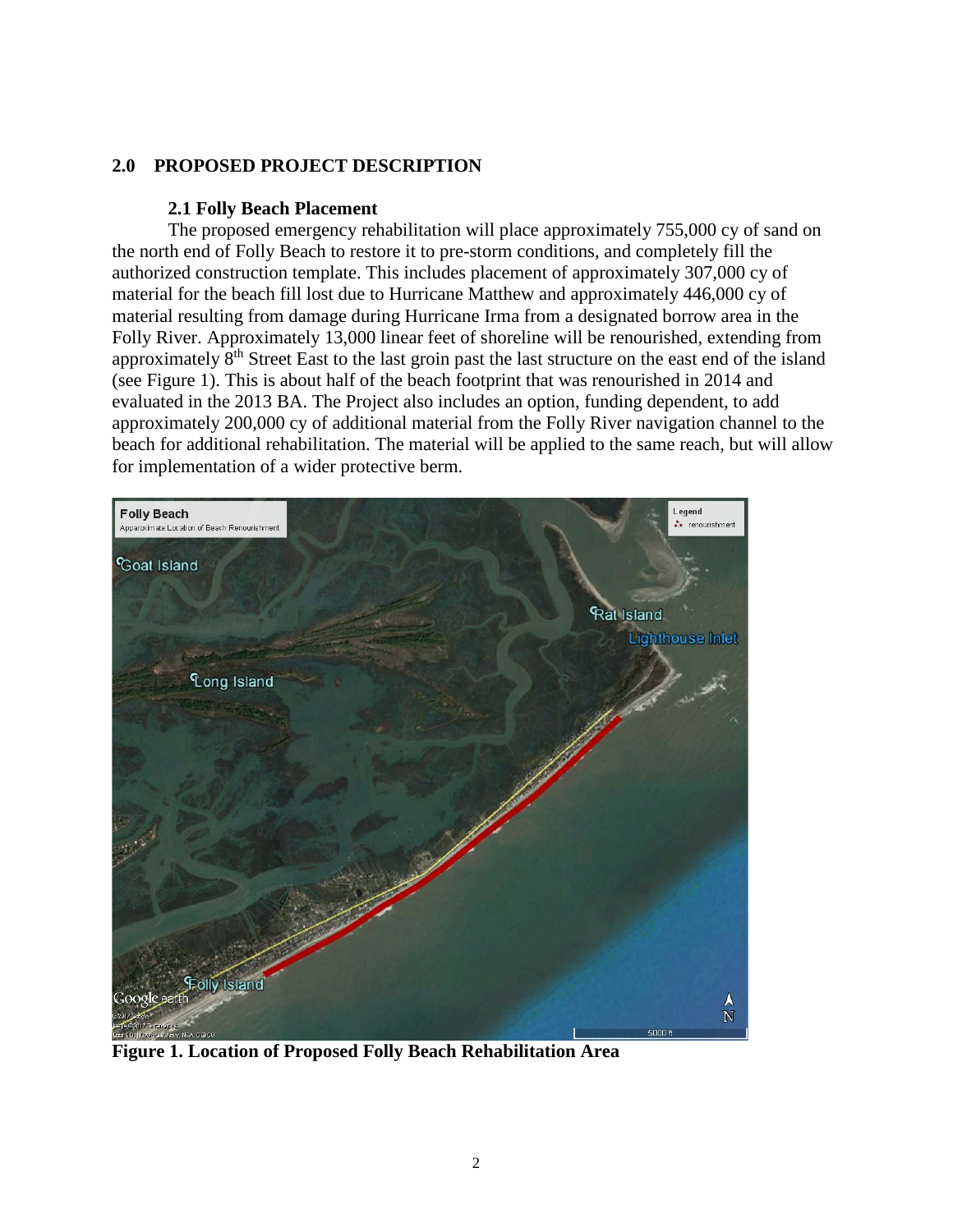The desired beach profile will be the same as in 2014, with construction of a berm top-width of 15 feet and an elevation of 9.0 feet national geodetic vertical datum (NGVD). The material will be pumped along the roughly 13,000 linear feet reach of the beach, discharged as a slurry mix of sand and water. During construction, temporary training dikes of sand will be used to contain the discharge and control the fill placement. Fill sections will be graded by land-based equipment, such as bulldozers, articulated front-end loaders, and other equipment as necessary to achieve the desired beach profile. It is anticipated that construction, including mobilization, will extend from January to September 2018. This schedule could change due to funding constraints, contractual issues, inclement weather, equipment failure, or other unforeseen difficulties.

## **2.2 Folly River Dredging and Transport**

Beach-compatible source material will come from a borrow area in the nearby Folly River, which lies within the Bird Key Unit (M-07) of the Coastal Barrier Resources System established by the Coastal Barrier Resources Act (CBRA) [16 U.S.C. 3501 et seq.]. The U.S. Fish and Wildlife Service (USFWS) has already determined that use of the Bird Key Unit for emergency rehabilitation of Folly Beach is allowable under the CBRA. Recent vibracore sampling and lab testing confirm that beach quality material for Folly Beach is currently available. There is believed to be a littoral sand transport link between the two sites as demonstrated by the fact that sand placed on Folly Beach in previous beach renourishments has moved into the Bird Key Unit.

The Folly River is not a new borrow area; it was used as a source for initial Project construction in 1993. During formulation of the initial Project, the Folly River site was determined to be the most suitable and least costly source of nourishment, while having limited environmental impacts. The designated borrow area in the Folly River is located near the southern end of Folly Beach, and intersects the Folly River federal navigation channel (see Figure 2).



**Figure 2. Location of Proposed Borrow Area in the Folly River, SC** (shown in blue)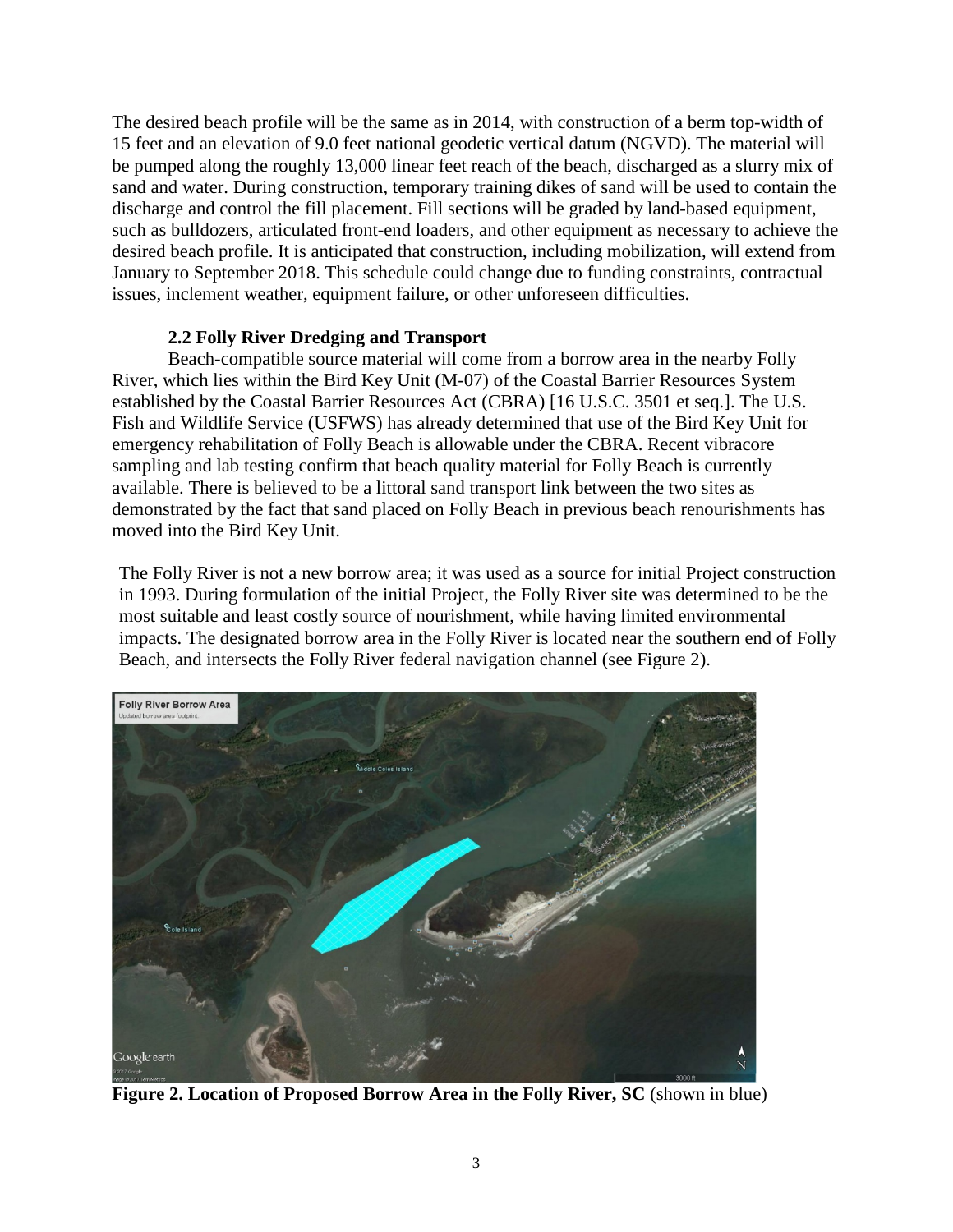The river channel and portions of the channel shoulder will be dredged by means of a hydraulic cutter head dredge that will transport the sand through a pipeline. To minimize impacts to the beach and the environment, the City of Folly Beach requested the pipeline extend through the Folly River. It will run from the borrow area in the Folly River through the channel to an area across from the Washout. The pipeline will transverse from the channel through private property, over the road with a small bridge, to the beach to discharge the fill material. The pipeline is not expected to impact any saltmarsh, but if necessary it will extend over the shortest distance through the marsh utilizing pontoon pipe.

## **2.3 Bird Key Stono Seabird Sanctuary Placement**

An additional aspect of the Project includes an option to add an estimated 40,000 cy of sand from the borrow area to the nearby Bird Key Stono Seabird Sanctuary to benefit piping plovers, red knot, and other resident birds. The Bird Key Stono Seabird Sanctuary (the Sanctuary) is a designated State Heritage Preserve by the South Carolina Department of Natural Resources (SCDNR) to protect nesting seabirds. It is an isolated sand spit island that encompasses approximately 35 acres, but varies in size from year to year due to erosion and deposition from nearby rivers, including the Folly River. Dependent on ongoing coordination with SCDNR and the USFWS, material will be placed over a proposed approximate 5-6 acre area on the northeast/backside of the Sanctuary prior to mid-March 2018 or after mid-October 2018 (see Figure 3). As done in the past on the Sanctuary, the material will be pumped onto the Sanctuary as a slurry, and graded/leveled with a backhoe. It should be noted that although this work is being conducted as part of the Project, it is being completed with a different source of funding.



**Figure 3. Potential Location of Sand Placement on Bird Key Stono Seabird Sanctuary**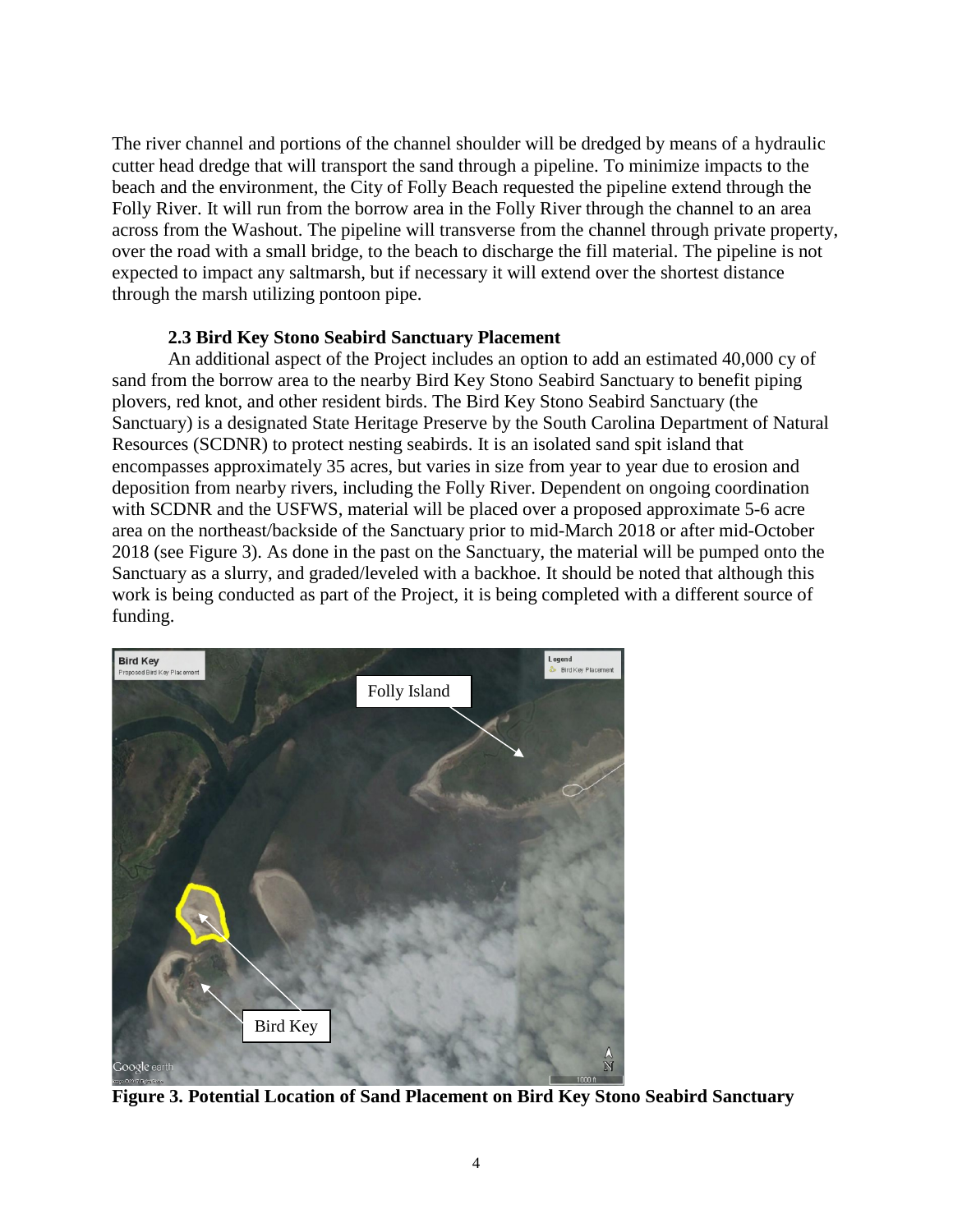#### **2.4 Non-USACE Related Work**

Tangentially related to this Project, the City of Folly Beach (City) has proposed a separate project, the "Folly Beach Renourishment and Groin Rehabilitation Project." The City's groin project is intended to coincide with this Project.

## **3.0 PRIOR CONSULTATIONS**

Previous Section 7 formal or informal consultations under the Endangered Species Act occurred in support of the original Environmental Impact Statement completed in 1980, and original Environmental Assessment done in 1991. Additional consultations have occurred in support of the 2005 Environmental Assessment and the 2013 Environmental Assessment for subsequent renourishments under the Project. The USFWS issued a Biological Opinion in 2014 in response to the 2013 BA upon which BA amendment is based (USFWS 2014). Informal consultation has been initiated with USFWS for the 2017 Environmental Assessment referred to above for the using the Folly River borrow area (USACE 2017). Additionally, the USFWS has consulted on the City's "Folly Beach Renourishment and Groin Rehabilitation Project" that resulted in issuance of a Biological Opinion on November 1, 2017 (USFWS 2017). Consultation for Operations and Maintenance dredging of the Folly River channel and for placement of material on the Sanctuary last occurred in 2006 (USACE 2006, USFWS 2006).

## **4.0 UPDATED LIST OF SPECIES**

Table 1 contains a list of threatened and endangered species under the jurisdiction of the USFWS and/or NOAA Fisheries that occur or possibly occur in Charleston County. It has been updated from the 2013 BA to reflect the current status of listings.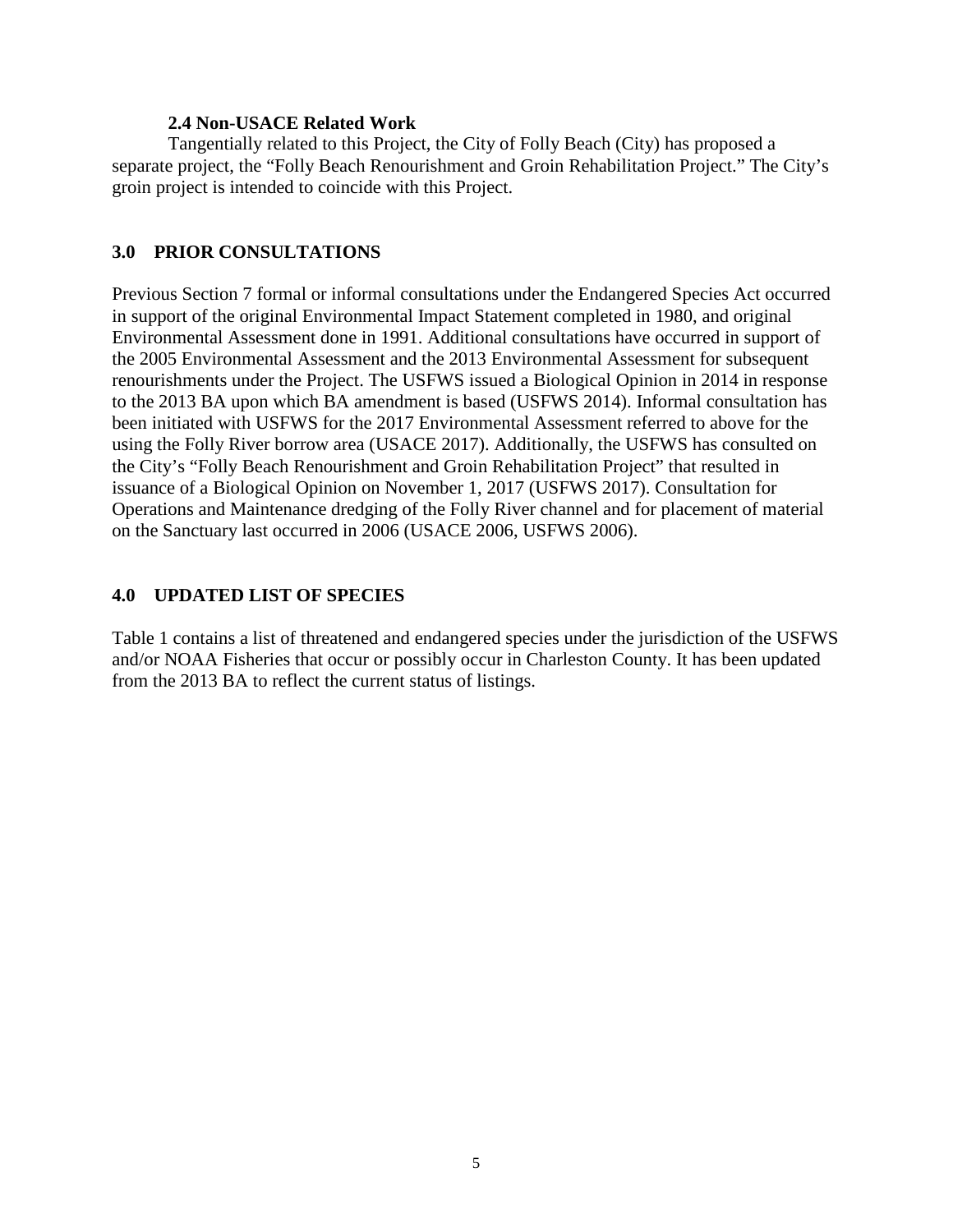| <b>IN CHARLESTON COUNTY</b>  |                        |                |
|------------------------------|------------------------|----------------|
| <b>COMMON NAME</b>           | <b>SCIENTIFIC NAME</b> | <b>STATUS</b>  |
| Frosted flatwoods salamander | Ambystoma cingulatum   | T, CH          |
| Bachman's warbler            | Vermivora bachmanii    | E              |
| Piping plover                | Charadrius melodus     | E, CH          |
| Red-cockaded woodpecker      | Picoides borealis      | E              |
| Wood stork                   | Mycteria americana     | T              |
| Red knot                     | Calidris canutus rufa  | T              |
| Atlantic Sturgeon*           | Acipenser oxyrinchus   | E, CH          |
| Shortnose sturgeon*          | Acipenser brevirostrum | E              |
| Finback whale*               | Balaenoptera physalus  | ${\bf E}$      |
| Humpback whale*              | Megaptera novaengliae  | $\overline{E}$ |
| North Atlantic right whale*  | Balaena glacialis*     | E, CH          |
| Blue whale*                  | Balaenoptera musculus  | E              |
| Sei whale*                   | Balaenoptera borealis  | E              |
| Sperm whale*                 | Physeter macrocephalus | E              |
| West Indian manatee          | Trichechus manatus     | ${\bf E}$      |
| American chaffseed           | Schwalbea americana    | ${\bf E}$      |
| Canby's dropwort             | Oxypolis canbyi        | E              |
| Pondberry                    | Lindera melissifolia   | E              |
| Seabeach amaranth            | Amaranthus pumilus     | T              |
| Green sea turtle*            | Chelonia mydas         | T              |
| Hawksbill sea turtle*        | Eretmochelys imbricata | E              |
| Kemp's ridley sea turtle*    | Lepidochelys kempii    | E              |
| Leatherback sea turtle*      | Dermochelys coriacea   | E              |
| Loggerhead sea turtle*       | Caretta caretta        | T, CH          |

**Table 1. FEDERALLY LISTED THREATENED AND ENDANGERED SPECIES**

E - Federally Endangered T - Federally Threatened CH - Critical Habitat

\* These species are either under the jurisdiction of National Marine Fisheries Service (NMFS) or their jurisdiction is shared by NMFS and US Fish and Wildlife Service. All other species are solely under the jurisdiction of US Fish and Wildlife Service.

## **5.0 GENERAL EFFECTS ON LISTED SPECIE AND CRITICAL HABITAT**

The proposed work will occur on the ocean-facing shoreline of Folly Beach and in the estuarine waters of the Folly River. Work is also proposed on the Sanctuary, which lies within Stono Inlet. As such, the proposed action will not affect any listed species occurring in forested or freshwater habitats, including the red-cockaded woodpecker, Bachman's warbler, forested flatwoods salamander, Canby's dropwort, Pondberry, American chaffseed, and bog asphodel. Since the proposed action will not take place in offshore or nearshore marine waters, blue, finback,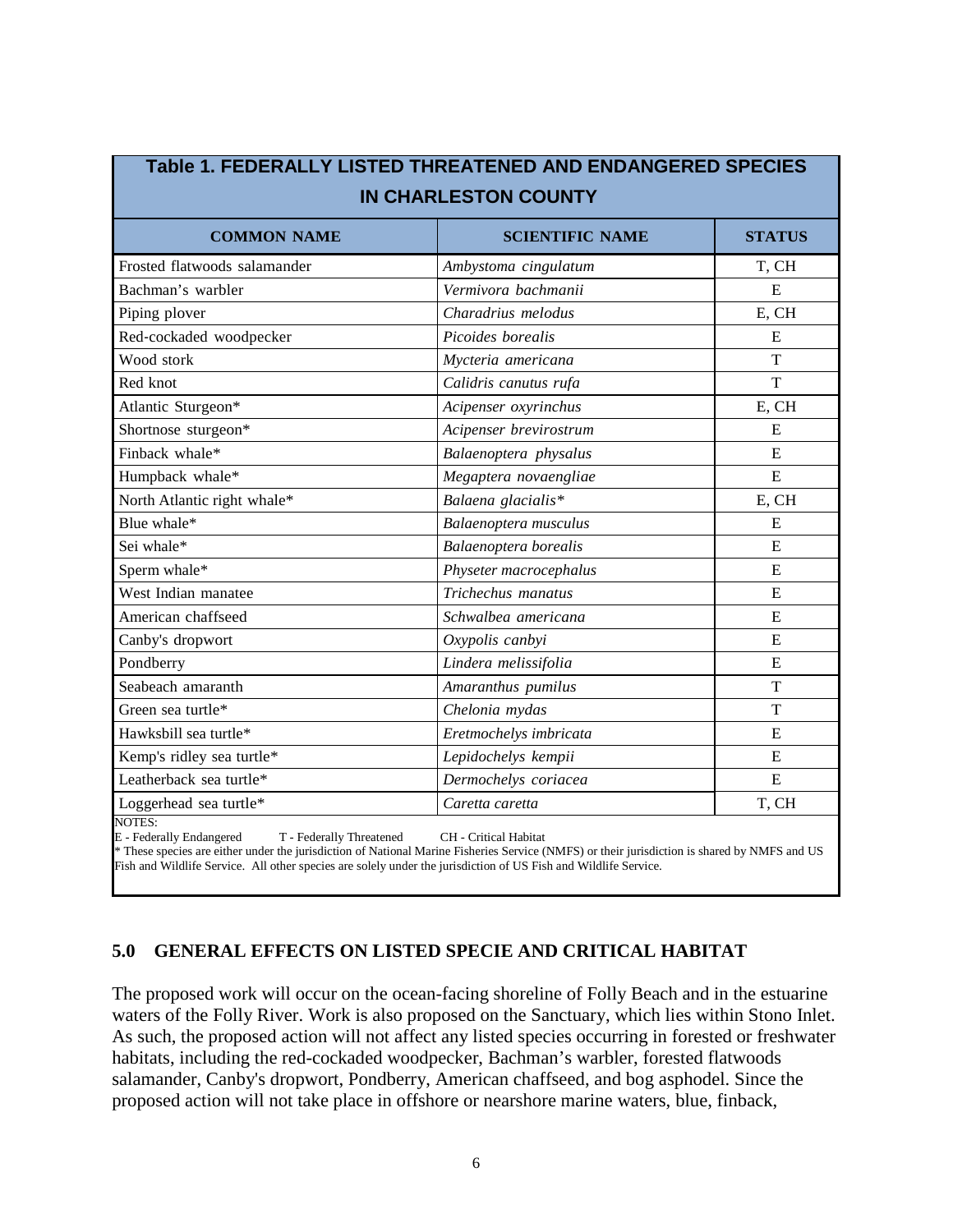humpback, right, sei, and sperm whales will not be affected. The southern terminus of seabeach amaranth range is Folly Island; however, there are currently no known populations that occur on the island and thus, no viable seed source. As a result, none of these threatened and endangered species are further analyzed in this BA amendment.

Listed species that could be present in the area of the proposed action are the West Indian manatee; shortnose and Atlantic sturgeon; hawksbill, Kemp's ridley, leatherback, loggerhead, and green sea turtle; wood stork; piping plover; and rufa red knot. These species are addressed in section 6.0.

In general, the Florida manatee is unlikely to be in the area, but they do pass through when moving up the coast and have been seen in various locations throughout South Carolina. It is also unlikely that shortnose or Atlantic sturgeon would be in the project area. The Folly River is a high salinity system. It is not designated as Atlantic Sturgeon Critical Habitat. Wood storks could possibly be in the area of the Folly River if there is suitable foraging habitat but the Project activities are highly unlikely to impact them.

Loggerheads are the primary sea turtle nesters and Critical Habitat has been designated on Folly Beach (Unit LOGG-T-SC-09).

There is piping plover Critical Habitat on Bird Key Stono Seabird Sanctuary (Unit SC-9). The red knot is also a migrant visitor on the Sanctuary.

# **6.0 SPECIES ASSESSMENTS**

## **6.1 West Indian Manatee**

The biology of the West Indian manatee (*Trichechus manatus*) is described in the 2013 BA, and not repeated here. The manatee was listed as endangered on March 11, 1967, under a law that preceded the Endangered Species Act of 1973, as amended (16 USC 1531 et seq.). Additional Federal protection is provided for this species under the Marine Mammal Protection Act of 1972, as amended (16 USC 1461 et seq.) The manatee population in the United States is confined during the winter months to the coastal waters of the southern half of peninsular Florida and to springs and warm water outfalls as far north as southeast Georgia. However, during the summer months, they may migrate as far north as coastal Virginia on the East Coast and as far west as Louisiana on the Gulf of Mexico. In 2016, a male manatee was rescued from cold stress in the Cooper River, SC. It is unknown how many manatees visit the South Carolina coast each year. Since the manatee is an infrequent visitor to South Carolina, the likelihood of a manatee in the Folly River is low.

## **Effect Determination**

The proposed project is expected to extend into the warmer months when manatees may occur along the South Carolina coast. During this time, precautions will be taken to ensure that any manatees in the vicinity are not harmed or harassed. In addition, since the proposed work is to be performed with a hydraulic cutterhead pipeline dredge (dredge plants that are slow moving) and since manatees would be rare in borrow area, no impacts to the manatee are anticipated. For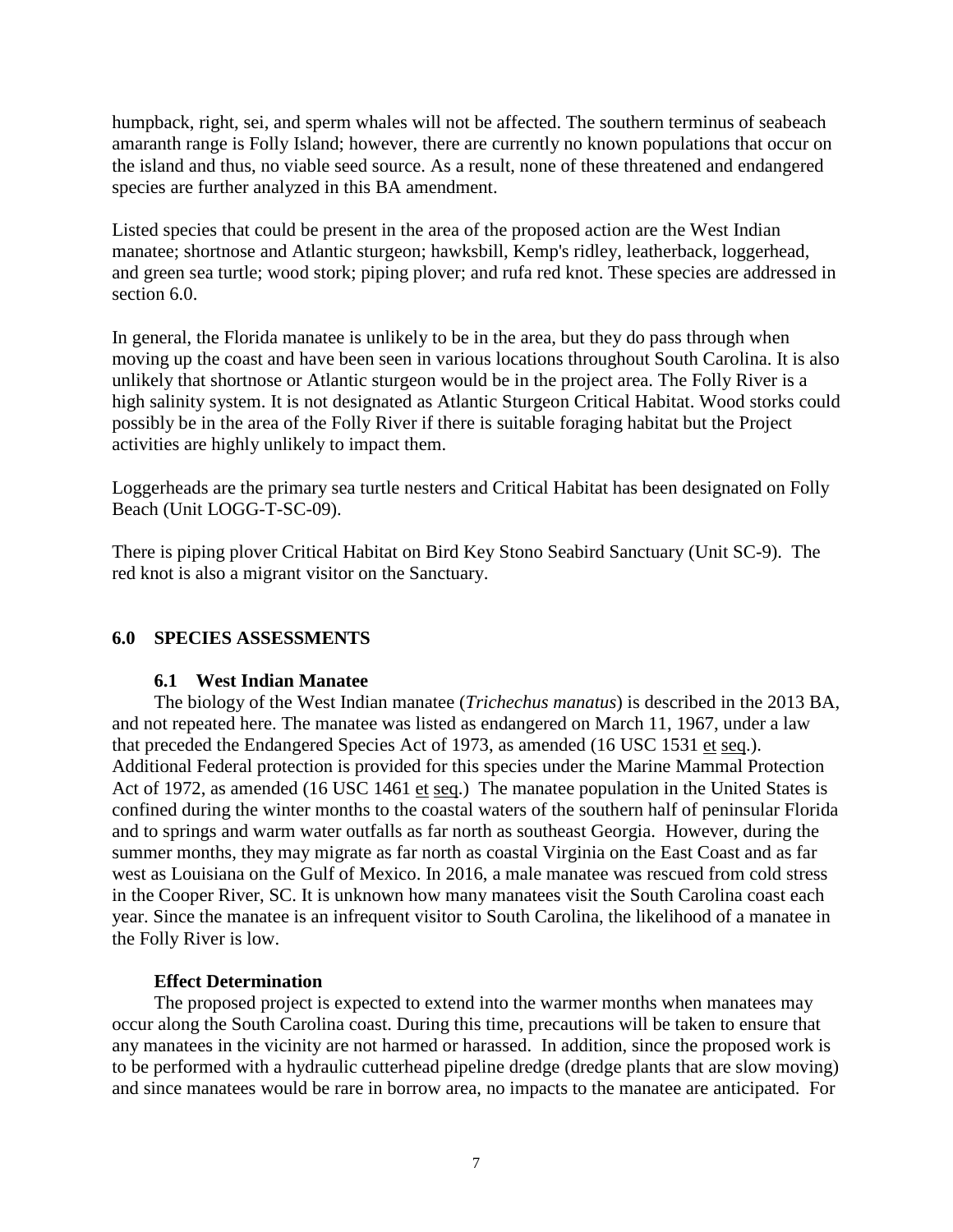these reasons, it has been determined that the proposed project is not likely to adversely affect the West Indian manatee.

# **6.2 Shortnose Sturgeon**

A description of the shortnose sturgeon (*Acipenser brevirostrum*) and its biological significance is described in the 2013 BA. With respect to its distribution and habitat for the proposed action, shortnose sturgeon do occur in rivers of the Atlantic Ocean from southern New Brunswick, Canada to northeastern Florida. The SCDNR reports that in South Carolina, they inhabit Winyah Bay rivers; rivers that drain into Lake Marion; the Santee, Cooper and Savannah Rivers; and the ACE Basin.

The shortnose sturgeon is principally a riverine species and is known to use three distinct portions of river systems: (1) non-tidal freshwater areas for spawning and occasional over wintering; (2) tidal areas in the vicinity of the fresh/saltwater mixing zone, year-round as juveniles and during the summer months as adults; and (3) high salinity estuarine areas (15 ppt salinity or greater) as adults during the winter. Habitat conditions suitable for juvenile and adult shortnose sturgeon could occur in the Folly River but the presence of juvenile shortnose sturgeon is not likely due to high salinity. Adults are found in shallow to deep water (6 to 30 feet) and, if present, would be expected to occupy the deeper waters during the day and the shallower areas adjacent to the deeper waters during the night. Entanglement in dredges is possible, but not likely since shortnose sturgeon are not usually found in the Folly River.

# **Effect Determination**

It is unlikely that the shortnose sturgeon occurs in the Folly River; however, should it occur, its habitat would be only minimally altered by the proposed action. Any shortnose sturgeons in the area should be able to avoid being taken by a slow moving hydraulic cutterhead pipeline dredge. For these reasons, it has been determined that the proposed project is not likely to adversely affect the shortnose sturgeon.

# **6.3 Atlantic Sturgeon**

A description of the Atlantic sturgeon (*Acipenser oxyrinchus*) and its biological significance is described in the 2013 BA. The species' historic range included major estuarine and riverine systems in the United States from St. Coix, ME to the Saint Johns River in Florida. In South Carolina, adult Atlantic sturgeons occur in most rivers and estuaries along the coast, mostly in the river mainstems and marine waters.

Atlantic sturgeon are diadromous; they spawn in freshwater, but spend most of their adult life in the marine environment. Juveniles spend several years in the freshwater or tidal portions of rivers prior to migrating to sea. Spawning has been observed in both fall and spring in South Carolina rivers, including the Pee Dee, Edisto, Combahee, and Savannah Rivers. Spawning may also occur in the Waccamaw River, and in the Santee and Cooper Rivers below the dams. Upon reaching a size of approximately 76-92 cm, the subadults move to marine waters, where populations may undertake long range migrations.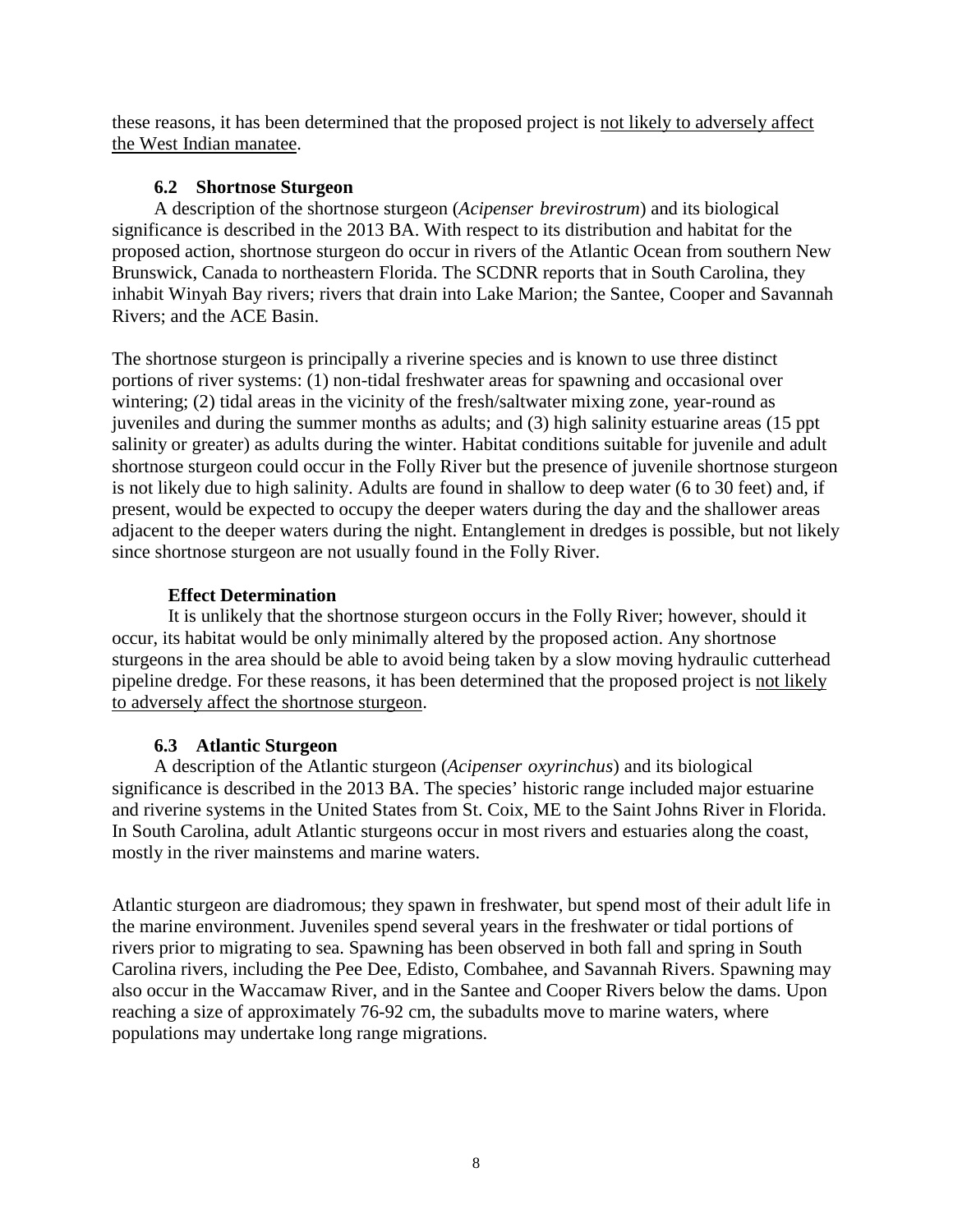The Atlantic Sturgeon was listed as endangered in the southeast in 2012, and critical habitat was designated in August 2017. With respect to the proposed action, the Folly River is not designated as critical habitat for the Atlantic sturgeon.

Although Atlantic sturgeon are not likely to be found in the Folly River, potential direct and indirect impacts associated with dredging that may adversely impact sturgeon include entrainment and/or capture of adults or juveniles by dredging and closed net sea turtle relocation trawling activities, short-term impacts to foraging and refuge habitat, water quality, and sediment quality.

## **Effect Determination**

It is unlikely that the Atlantic sturgeon occurs in the Folly River; however, should it occur, its habitat would be only minimally altered by the proposed project. Any Atlantic sturgeons in the area should be able to avoid being taken by a slow moving hydraulic cutterhead pipeline dredge. For these reasons, it has been determined that the proposed project is not likely to adversely affect the Atlantic sturgeon.

## **6.4 Wood Stork**

Wood storks (*Mycteria Americana*) were not evaluated in the 2013 BA because there were no Project activities in their preferable habitat. Wood storks are currently listed as threatened (upgraded from endangered in 2014) and can be found in brackish and freshwater wetlands along the coast from North Carolina to Florida (and some Gulf coast states). These wading birds feed primarily on small estuarine fishes, such as sunfish. Wood storks could be in the vicinity of the Folly River, if suitable foraging habitat is present.

## **Effect Determination**

Considering the habitat conditions of the Folly River overall, potential impacts to any wood storks is highly unlikely. The project is not expected to impact saltmarshes, and an incidental take is not anticipated. For these reasons, it has been determined that the proposed project is not likely to adversely affect wood storks.

## **6.5 Piping Plover and Rufa Red Knot**

Descriptions of the piping plover (*Charadrius melodus*) and Rufa red knot (*Calidris canutus rufa*), their habitat ranges and considerations, and biological significances are covered extensively in the 2013 BA. With the respect to the proposed action, it is acknowledged that endangered Great Lakes populations and threatened Atlantic Coast populations of piping plovers utilize the South Carolina coast, especially during migration, as well as the threatened Rufa red knot. The Bird Key Stono Seabird Sanctuary and surrounding area were designated as Critical Habitat (Unit SC-9) for wintering piping plovers in 2001 (66[FR], 2001). Placement of sand onto the Sanctuary, which is constantly shifting in size, may have a short term impact on foraging areas for wintering listed species, but will ultimately benefit piping plovers, red knots, and other resident birds through enhancement of habitat.

## **Effect Determination**

Placement of sand on the Sanctuary will not occur from mid March to mid October, in order to avoid the critical nesting and feeding seasons for listed species and other shorebirds. The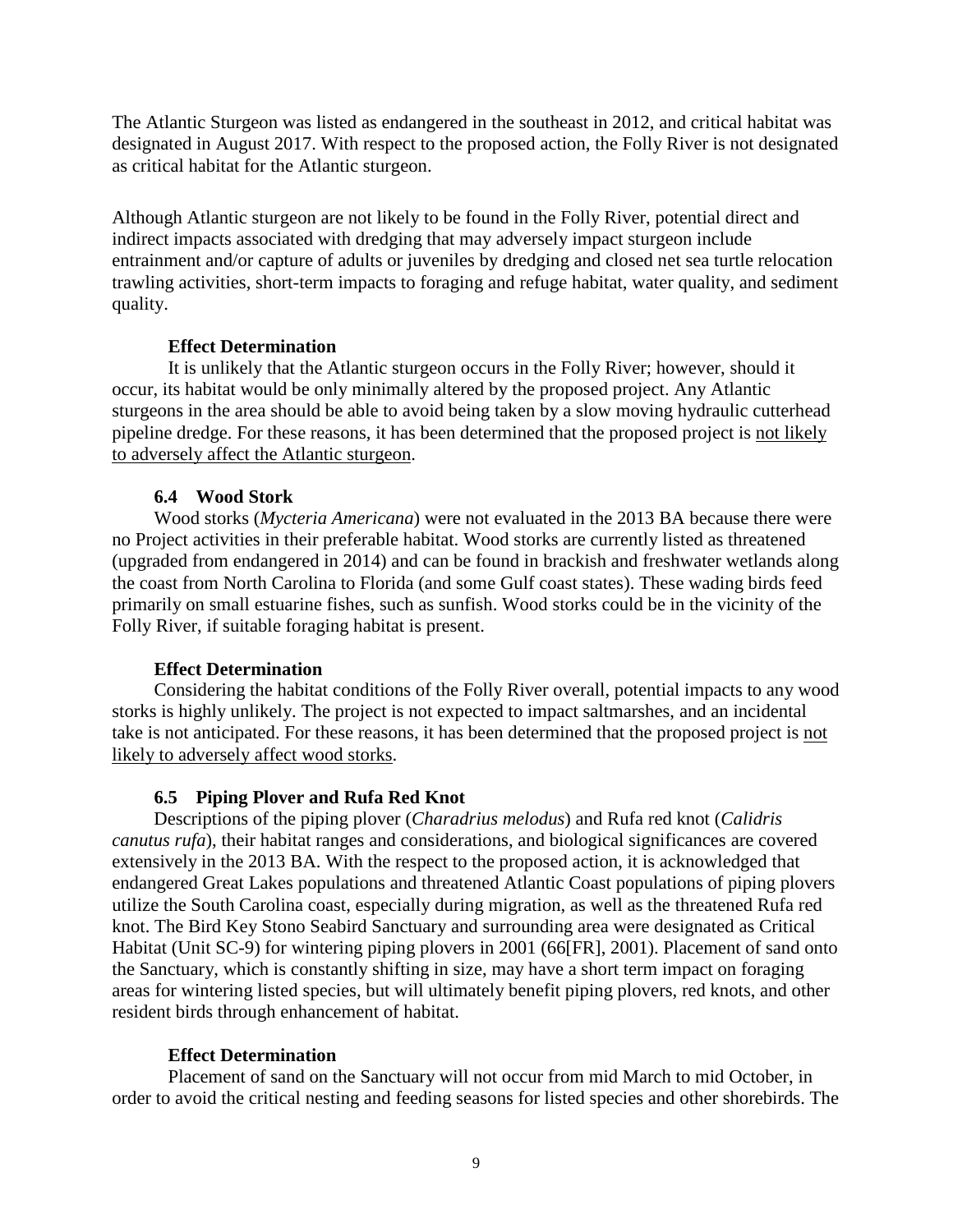USACE is continuing to coordinate with SCDNR and USFWS regarding exact placement of material so that it beneficial to birds while minimizing short-term impacts. Direct loss of nests from the placement should not occur. Foraging areas may be impacted short-term, but placement and grading of material will be conducted to still allow overwash, and limit impacts to food resources including spawning horseshoe crabs and their eggs. Horseshoe crabs generally spawn from March through July, with the peak spawning activity occurring around the evening new and full moon high tides in May and June. Although the sand may shift after placement, past projects have shown that valuable habitat still forms on the Sanctuary. For these reasons, it has been determined that the proposed project is not likely to adversely affect the piping plover and rufa red knot. It has also been determined that the proposed project is not likely to adversely modify critical habitat for wintering piping plovers and will actually enhance habitat.

## **6.6 Kemp's ridley, leatherback, loggerhead, green, and hawksbill sea turtles**

There are five species of sea turtles on the Atlantic Coast: Kemp's ridley sea turtle (*Lepidochelys kempii*); leatherback sea turtle (*Dermochelys coriacea*); loggerhead sea turtle (*Caretta caretta*); green sea turtle (*Chelonia mydas)*; and hawksbill sea turtle (*Eretmochelys imbricata*). The hawksbill, Kemp's ridley, and leatherback were listed as endangered in the Endangered Species Act in 1973. The green sea turtle and the loggerhead sea turtle were added to the list as threatened in 1978.

Substantial detail on the biology, habitat requirements, and threats to sea turtles in the south Atlantic is provided in the 2013 BA, and therefore is not repeated in this amendment. The habitat considerations as they relate to the proposed action are re-evaluated here, and the potential impacts and protective measure described in 2013 BA are summarized here.

As described in the 2013 BA, only the loggerhead is considered to be a regular nester in South Carolina. A small number of non-loggerhead nests have been documented on Folly Beach in the past decade, but for purposes of the Project, the loggerhead is considered to be the only species likely to nest in the area. Furthermore, Folly Beach has been identified as critical habitat for nesting by the loggerhead sea turtle. Of the five species of sea turtles, only the loggerhead sea turtle is analyzed in this BA amendment.

**6.6.1 Loggerhead Sea Turtle.** Loggerheads originating from nesting beaches from southern Virginia to the Georgia/Florida border are considered part of the Northern Recovery Unit of the Northwest Atlantic population of loggerhead sea turtles. In South Carolina, loggerheads regularly nest along the coast from Georgetown to the south, usually from mid-May to mid-August. Nesting activity is greatest in June and July. The number of loggerhead sea turtle nests has trended upward on both Folly Beach, and in South Carolina as a whole, in the last decade. Nesting is preferred on remote beaches, with juveniles preferring bays and estuaries. Loggerheads are known to nest from one to seven times within a nesting season. The internesting interval varies around a mean of about 14 days. Loggerheads are nocturnal nesters, but exceptions to the rule do occur infrequently. Therefore, it can be surmised that the potential presence of loggerheads on Folly Beach is likely to occur during portions of the Project construction.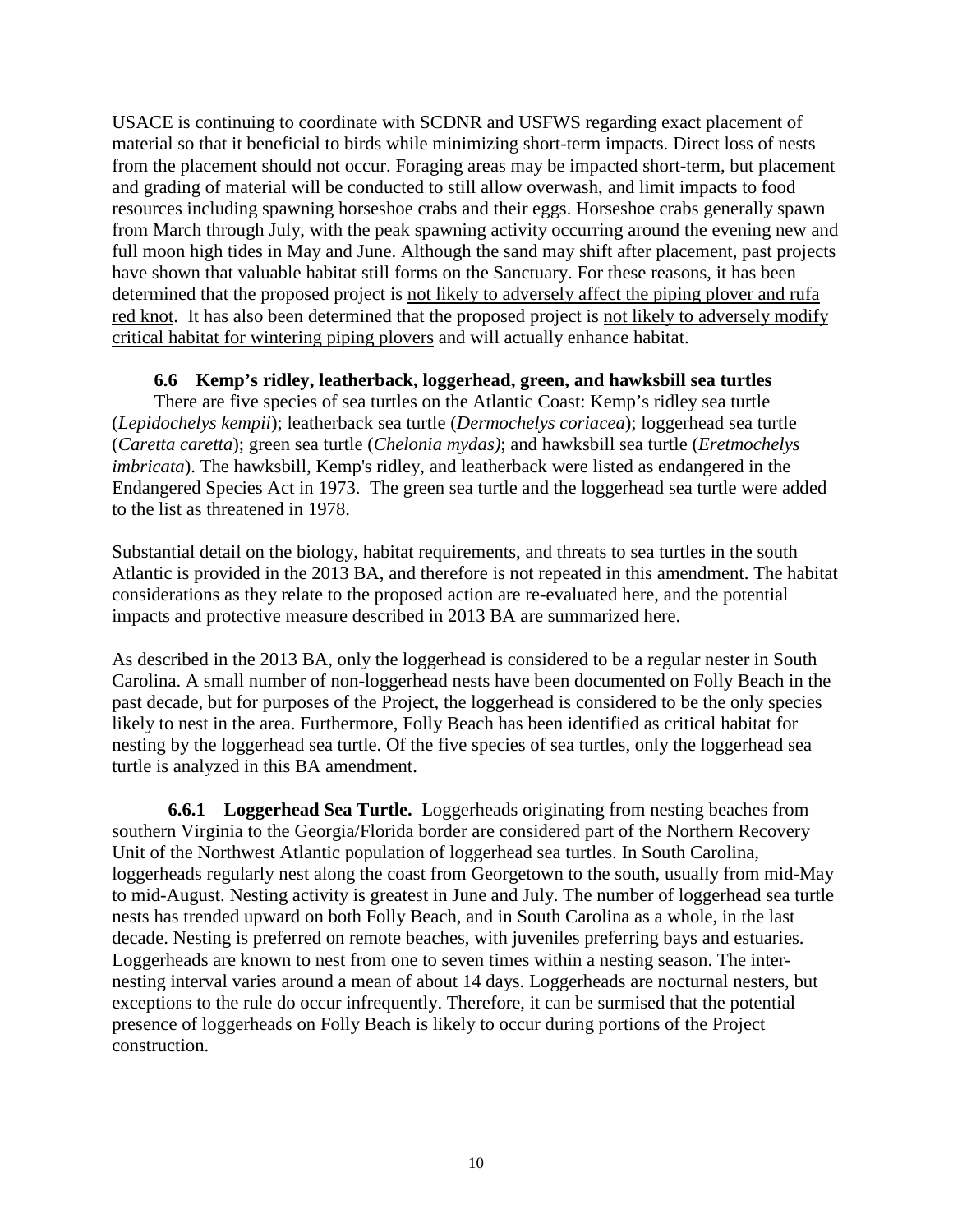**6.6.2 Affected Sea Turtle Environment.** The area of loggerhead habitat that will be affected by the proposed action is 13,000 linear feet of Folly Beach along the Atlantic Ocean. The sand placement will result in an increase in the size of the dry beach; conversion of existing intertidal beach to dry beach and shifting the intertidal zone seaward from its existing location; and conversion of some subtidal beach to intertidal beach and shifting the subtidal zone seaward from its existing location. Due to the recent hurricanes, these beach zones have eroded or shifted already, resulting in limited suitable habitat for nesting turtles without the proposed rehabilitation. Near- and off-shore waters should not be affected by the proposed action since the dredging and fill-transport is not occurring in the ocean or along the beachfront.

**6.6.3 Summary of Factors Affecting Nesting Success and Cumulative Effects of Actions on Sea Turtles.** Predation contributes to sea turtle egg or hatchling mortality on almost all nesting beaches. Raccoons, foxes, ghost crabs, feral hogs, coyotes, and ants prey on incubating eggs and hatchling sea turtles. Bacterial diseases have been documented in wild loggerhead populations but not viral diseases. There have also be a few reports of fungal infections. Erosion of nesting beaches can result in partial or total loss of suitable nesting habitat, which may come from dynamic coastal processes, including sea level rise and storms. It is believed that declines in populations are also a direct result of human actions on sea turtle nesting habitat (NMFS and USFWS 2008).

People also interfere with these natural processes through coastal development and associated activities, resulting in accelerated erosion rates and interruption of natural shoreline migration. One type of shoreline engineering, collectively referred to as beach armoring, includes bulkheads, sea walls, rock revetments, soil retaining walls, sandbags, geotextile tubes, groins and jetties. Beach armoring can result in permanent loss of a dry nesting beach through accelerated erosion and prevention of natural beach/dune accretion; prevent or hamper nesting females from accessing suitable nesting sites; inundate and wash out clutches at high tide by increased wave action near the base of these structures; spread debris on the beach when they fail that may further impede access to suitable nesting sites or trap hatchlings and nesting turtles; or cause nesting turtles to abandon nesting attempts or to construct improperly sized and shaped egg cavities when inadequate amounts of sand cover these structures. Studies have also found that when turtles do emerge in the presence of armoring structures, more return to the water without nesting than those on non-armored beaches. Furthermore, nests made on suboptimal habitat are likely to lead to mortality. Groins and jetties, which are designed to trap sand during transport in longshore currents or to keep sand from flowing into channels, can also prevent normal sand transport and accrete beaches on one side of the structure while starving neighboring beaches on the other side. The instability of both eroding and accreting areas created by jetties may discourage loggerhead nesting. Groins can also lead to development of escarpments that impede female loggerheads from accessing suitable nesting habitat. Groins and geotextile tubes can fail and break apart which may impede, trap or entangle sea turtles. Disintegrating geotextile material could also be ingested by sea turtles (NMFS and USFWS 2008).

Recreational use of beaches can also result in negative impacts to nesting turtles, incubating egg clutches, and hatchlings. The most serious threat caused by increased human presence on the beach is the disturbance to nesting females. Disturbance can cause turtles to shift their nesting beaches, delay egg laying, and select poor nesting sites. Heavy pedestrian traffic on nesting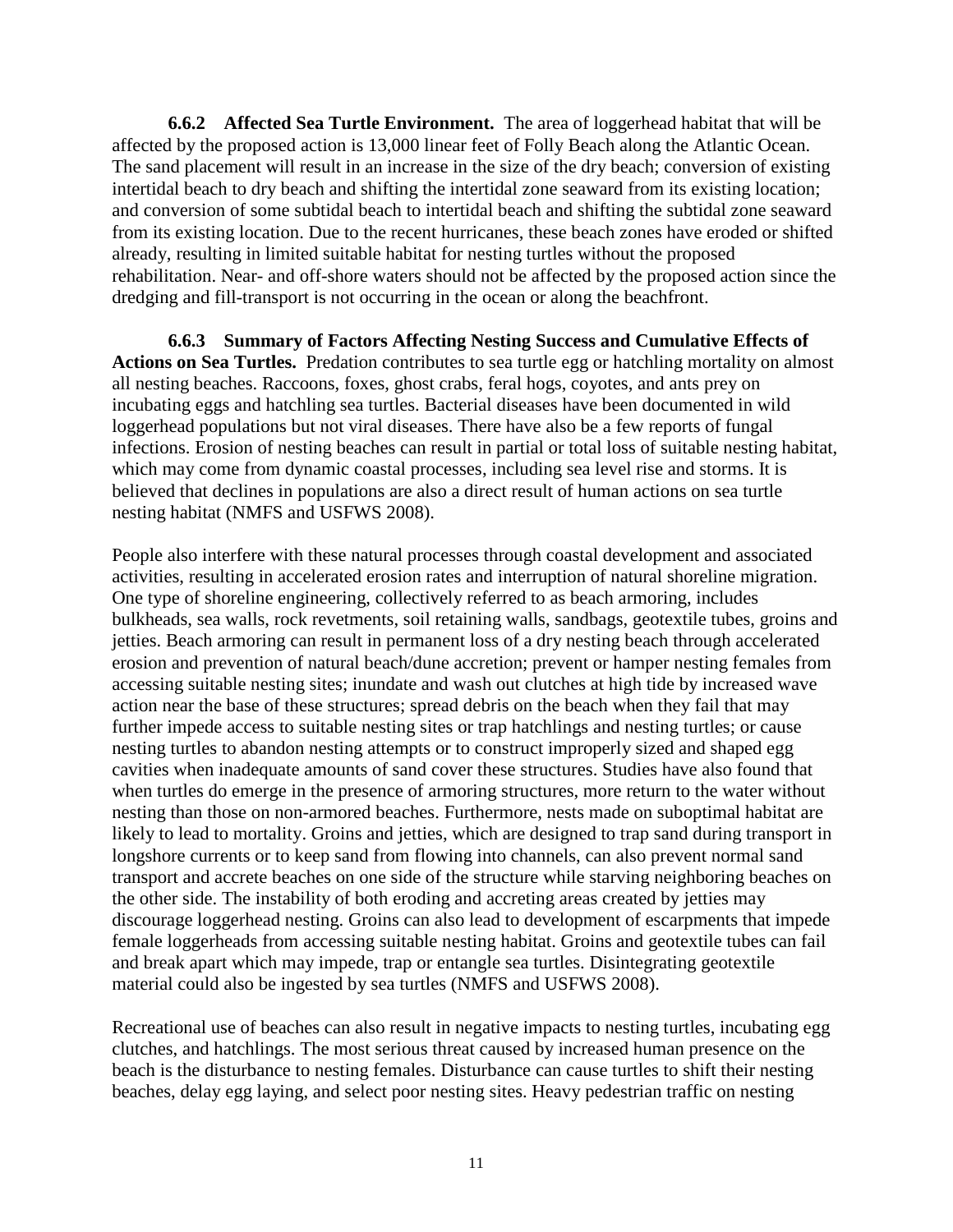beaches may result in lowered hatchling emergence success rates due to compaction of sand above nests, and pedestrian tracks can interfere with the ability of hatchlings to reach the ocean. Recreational beach equipment can hamper or deter nesting females and trap or impede hatchlings. Beach cleaning or burying of debris and trash can also damage nests, eggs, and hatchlings. Night-time human activity can cause nesting females to abort nesting attempts at all stages of the behavioral process. Campfires and the use of flashlights on nesting beaches disorient hatchlings and can deter nesting females. Other sources of artificial lighting can adversely affect both nesting and hatchling sea turtles, including parking lots and passing cars at night, but the number of turtles affected is difficult to assess (NMFS and USFWS 2008).

Beach nourishment, including the pumping, trucking or scraping of sand onto the beach to rebuild what has been lost to erosion, is another human activity that can impact sea turtles. Beach nourishment can impact turtles through direct burial of nests and by disturbance to nesting turtles if conducted during the nesting season. Sand sources may be dissimilar from native beach sediments and can affect nest site selection, digging behavior, incubation temperature (and hence sex ratios), gas exchange parameters within incubating nests, hydric environment of the nest, hatching success and hatchling emergence success. Beach nourishment can result in severe compaction or concretion of the beach. Trucking of sand onto project beaches may increase the level of compaction. Significant reductions in nesting success have been documented on severely compacted nourished beaches. Nourished beaches often result in severe escarpments along the mid-beach and can hamper or prevent access to nesting sites. Constructed beaches that are wider can also result in greater washout of nests. Nourishment projects result in heavy machinery, pipelines, increased human activity and artificial lighting on the project beach. These activities are normally conducted on a 24-hour basis and can adversely affect nesting and hatching activities. Pipelines and heavy machinery can create barriers to nesting females emerging from the surf and crawling up the beach, causing a higher incidence of false crawls (non-nesting emergences). Increased human activity during construction at night may cause further disturbance to nesting females. The artificial lights along the project area may deter nesting females and disorient emergent hatchlings from adjacent non-project beaches (NMFS and USFWS 2008).

The dredging of fill material for beach nourishment projects can also impact sea turtles through degradation of habitat and incidental take of turtles. This usually applies to channelization of inshore and nearshore habitat and the disposal of dredged material in the marine environment that destroys or disrupts resting or foraging grounds. It can also affect nesting distribution through the alteration of physical features in the marine environment. Hopper dredges are responsible for incidental take and mortality of sea turtles during dredging operations, and possibly cutterhead dredges. Clamshell dredges have not been implicated in incidental take (NMFS and USFWS 2008).

However, nourishment of highly eroded beaches (especially those with a complete absence of dry beach) can be beneficial to sea turtles – resulting in increased nesting – if conducted properly. Beach nourishment projects are now conducted in compliance with state and USFWS criteria that accommodate loggerhead needs and do not degrade or eliminate nesting habitat (NMFS and USFWS 2008).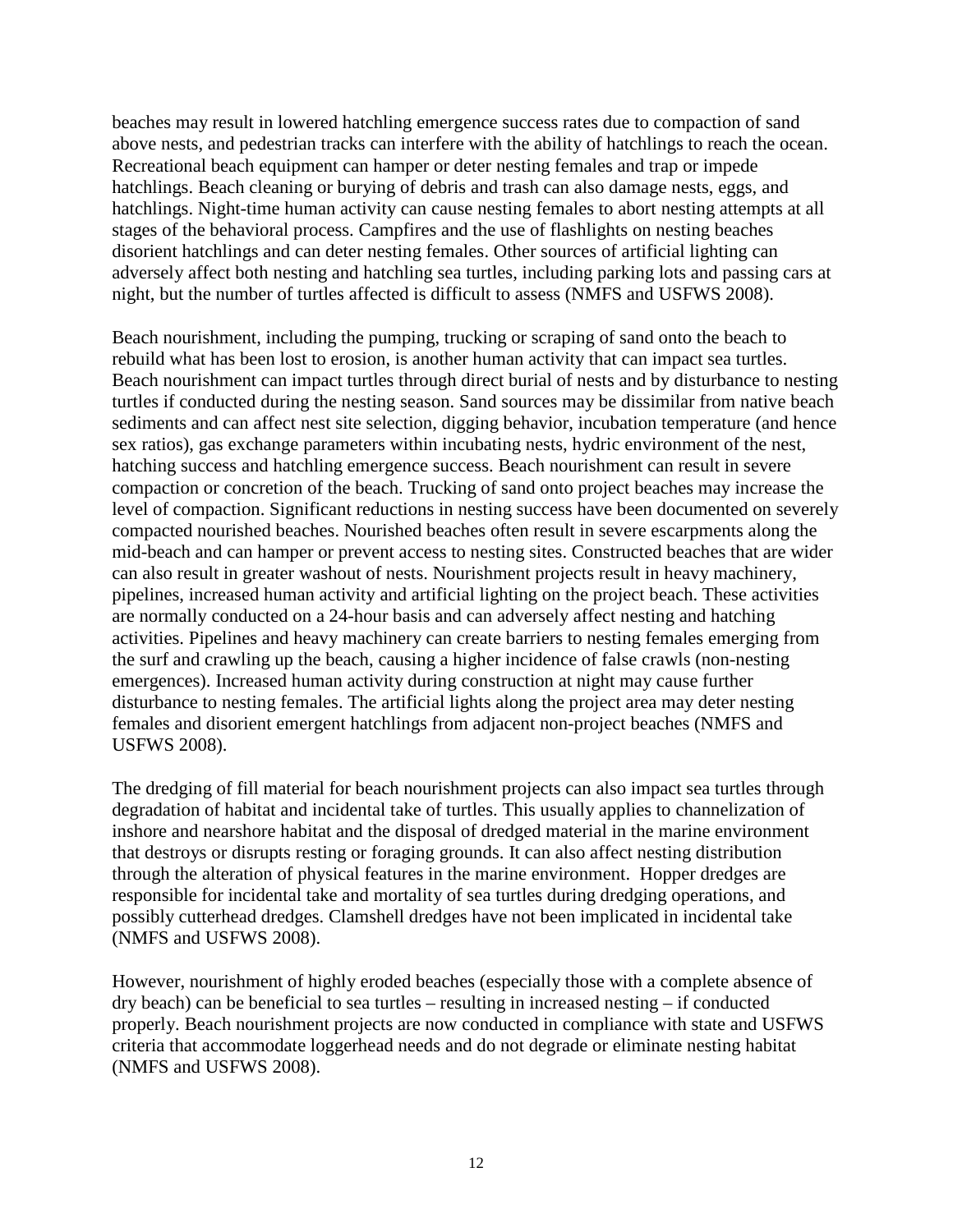## **Effect Determination**

Nesting by loggerhead sea turtles has been recorded on Folly Beach in the past, and the area is designated as critical habitat. The placement of sand and associated construction activities could adversely affect any existing sea turtle nests and sea turtles attempting to nest, and any hatchlings. Since transport of the fill material will not run along the oceanfront shoreline, there should be minimal impacts from the pipeline. Dredging activities are not likely to affect sea turtles since the dredging will occur in the estuarine waters of the Folly River where sea turtles are not likely to occur, and will be conducted by a cutterhead dredge.

Project construction is currently scheduled to occur during the months of January through September. When construction work occurs during sea turtle nesting season, the following precautions will be taken to minimize the effects to nesting sea turtles and critical habitat:

- If any construction of the project occurs during the period between May 1 and November 30, daily nesting surveys will be conducted starting either May 1 or 65 days prior to the start of construction, whichever is later. These surveys will be performed between sunrise and 9:00 A.M. and will continue until the end of the project, or September 30, whichever is earlier. Any nests found in the area that will be impacted by construction activities will be moved to a safe location. The nesting surveys and nest relocations will only be performed by people with a valid SCDNR permit.
- If any construction of the project occurs during the period December 1 to April 30, no nesting surveys will be performed.
- For construction activities occurring during the period May 1 through November 30, staging areas for equipment and supplies will be located off of the beach to the maximum extent possible.
- For construction activities occurring during the period May 1 through November 30, all on-beach lighting associated with the project will be limited to the minimum amount necessary around active construction areas to satisfy Occupational Safety and Health Administration (OSHA) requirements.

Immediately after completion of the project, the USACE will perform cone penetrometer compaction testing of the newly constructed sand berm. This compaction testing will be repeated for three subsequent years, prior to May 1 of each year. If compaction testing shows sand compaction to be greater than 500 pounds per square inch (psi), then the following tilling protocol will be performed:

For a period of three years, starting at the most northern reach of the project, the sand placed on the beach will be tilled/untilled in alternating sections of 500 feet each. Sea turtle nesting data and false crawls will be monitored for this three-year period and analyzed to determine if tilling (or lack of tilling) has an effect on nesting behavior.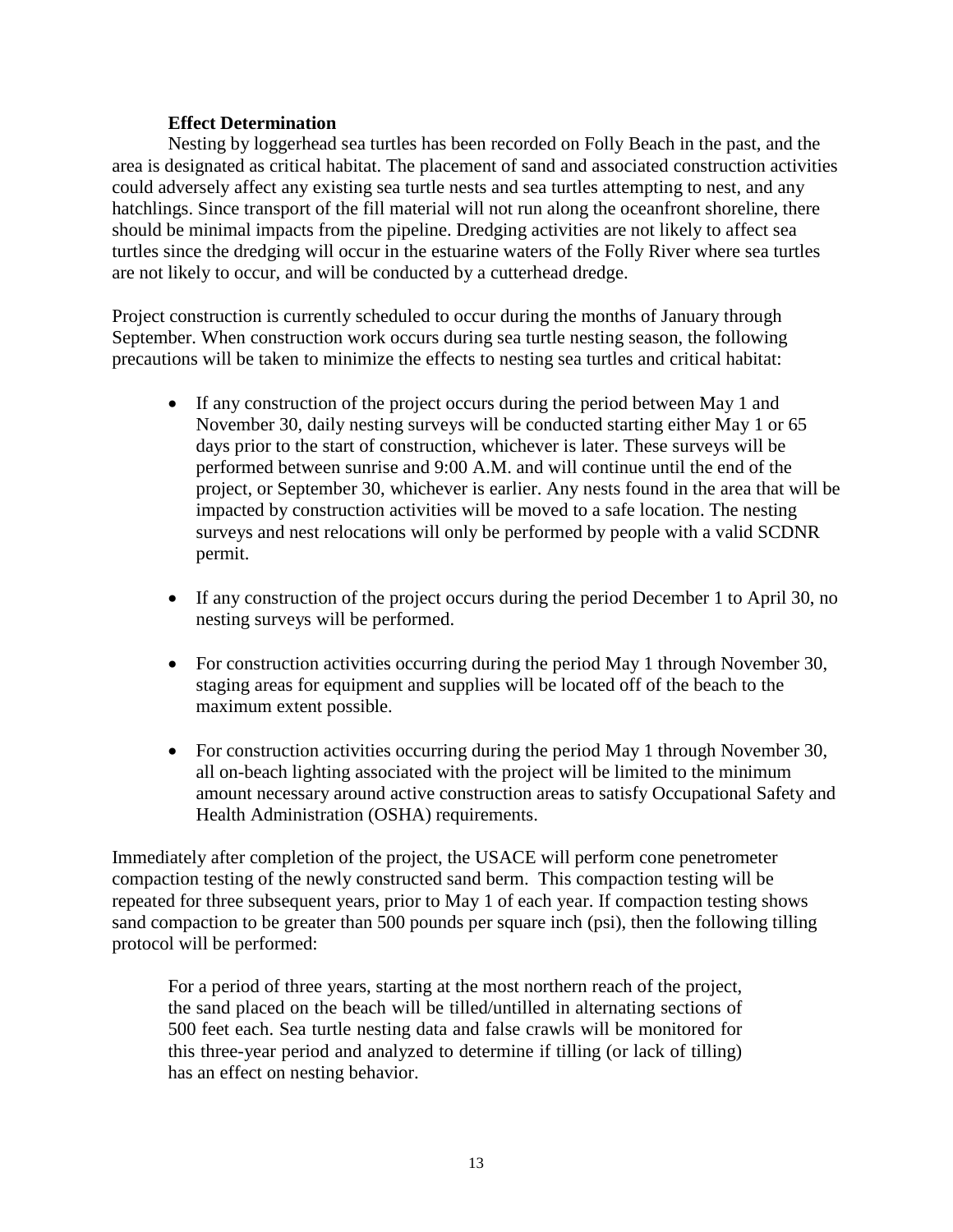This tilling protocol is being proposed because informal observations and sporadic cone penetrometer testing throughout South Carolina has frequently shown nesting occurring where sand compaction is much greater than 500 psi. Since most previous turtle nesting/sand compaction research has been done in Florida, it is questionable as to whether those test results are applicable to South Carolina's shores. This tilling protocol, when combined with other data being collected in the state, should help answer the question of whether tilling is necessary on renourished beaches.

Visual surveys for escarpments along the project area will be made immediately after completion of the project and prior to May 1 for three subsequent years. Results of the surveys will be submitted to the USFWS prior to any action being taken. The USFWS will be contacted immediately if subsequent reformation of escarpments exceeding 18 inches in height for a distance of 100 feet occurs during nesting and hatching season. This coordination will determine what appropriate action must be taken. An annual summary of escarpment surveys and action taken will be submitted to the USFWS.

Adherence to the above precautions should minimize the effects to nesting loggerhead sea turtles and emerging loggerhead sea turtle hatchlings. The monitoring and relocation program will minimize potential adverse effects to nesting sea turtles. Completion of the project will reestablish lost habitat due to the storms, and protect people and infrastructure. However, because of the possibility of missing a sea turtle nest during the nest monitoring program or inadvertently breaking eggs during relocation, it has been determined that the proposed project may adversely affect the loggerhead sea turtle and may adversely modify critical nesting habitat for loggerhead sea turtles.

# **7.0 SUMMARY OF PROTECTIVE MEASURES**

# **West Indian Manatee**

When work occurs during the manatee migration period, personnel will be advised that there are civil and criminal penalties for harming, harassing, or killing manatees. The Contractor may be held responsible for any manatee harmed, harassed, or killed as a result of vessel collisions or construction activities. Failure of the Contractor to follow these specifications is a violation of the Endangered Species Act and could result in prosecution of the Contractor under the Endangered Species Act or the Marine Mammals Protection Act. The standard manatee conditions will be implemented from April 1 to October 31. The Contractor will be instructed to take necessary precautions to avoid any contact with manatees. If manatees are sighted within 100 yards of the dredging area, all appropriate precautions will be implemented to insure protection of the manatee. The Contractor will stop, alter course, or maneuver as necessary to avoid operating moving equipment (including watercraft) any closer than 100 yards of the manatee. Operation of equipment closer than 50 feet to a manatee will necessitate immediate shutdown of that equipment.

# **Piping Plovers and Red Knot**

Construction on Bird Key Stono Seabird Sanctuary will only occur prior to mid-March or after mid-October to avoid critical migration periods for piping plovers and red knots. The sand will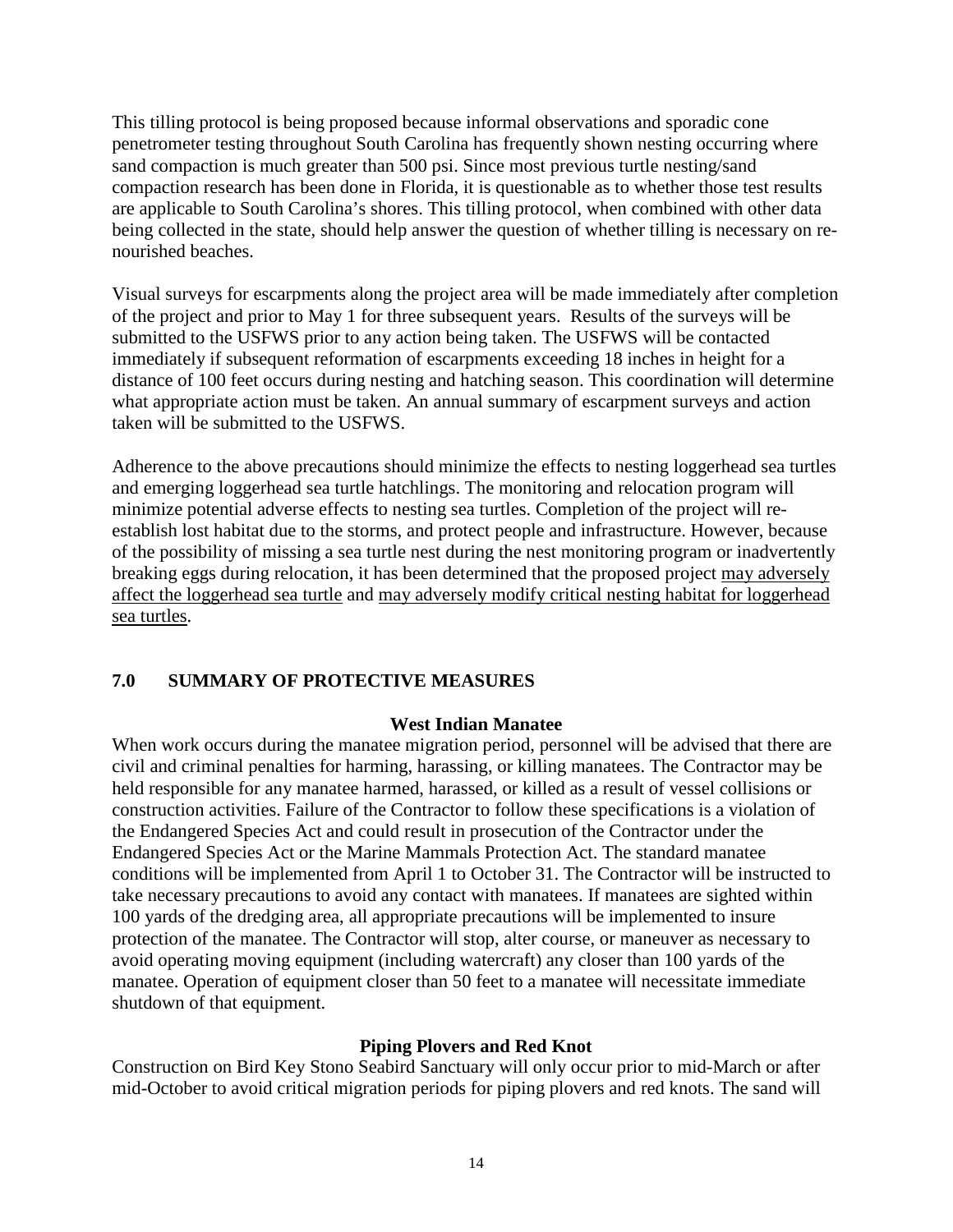be placed and graded in a manner to minimize disturbance to resident birds and to avoid compacting food sources by consulting with experts at SCDNR and USFWS. The USACE will monitor the spatial distribution of the sand placement via aerial imagery for one year following construction and report the status to SCDNR.

## **Sea Turtles**

Since construction is anticipated to occur during the loggerhead sea turtle nesting period in South Carolina, a beach monitoring and nest relocation program for sea turtles will be implemented in order to minimize impacts. This program will include daily patrols of sand placement areas at sunrise, relocation of any nests laid in areas to be impacted by sand placement, and monitoring of hatching success of the relocated nests. Sea turtle nests will be relocated to an area suitable to both the USFWS and the SCDNR. The USACE will perform any necessary maintenance of beach profile (tilling and shaping or knocking down escarpments) during construction and prior to each nesting season.

During construction of the Project, staging areas for construction equipment will be located off the beach to the maximum extent practicable. Nighttime storage of construction equipment not in use shall be off the beach to minimize disturbance to sea turtle nesting and hatching activities. All on-beach lighting associated with the Project will be limited to the immediate area of active construction only. Such lighting will be shielded, low-pressure sodium vapor lights to minimize illumination of the nesting beach and nearshore waters. Red filters will be placed over vehicle headlights (i.e., bulldozers, front end loaders). Lighting on any offshore equipment (although not anticipated) will be similarly minimized through reduction, shielding, lowering, and appropriate placement of lights to avoid excessive illumination of the water, while meeting all U.S. Coast Guard and OSHA requirements.

For transport of fill material from the borrow area, the pipeline will run along the Folly River, not the beachfront. This will avoid obstruction to nesting females and hatchlings.

# **8.0 SUMMARY OF EFFECT DETERMINATIONS**

This assessment serves as amendment to the Biological Assessment conducted in 2013 for the Folly Beach Storm Damage Reduction Project, also referred to as the Folly Beach Shore Protection Project. It summarizes the potential impacts of the proposed action on the critical habitat and listed species known to occur at the renourishment site (portions of Folly Beach) from the 2013 EA, and assesses impacts for dredging the borrow area (Folly River) and beneficial placement onto the Bird Key Stono Seabird Sanctuary. Based on these analyses, the following determinations have been made:

- It has been determined that the proposed project is not likely to adversely affect the West Indian manatee.
- It has been determined that the proposed project is not likely to adversely affect Kemp's ridley, leatherback, green, nor hawksbill sea turtles.
- It has been determined that the proposed project is not likely to adversely affect the shortnose sturgeon nor the Atlantic sturgeon.